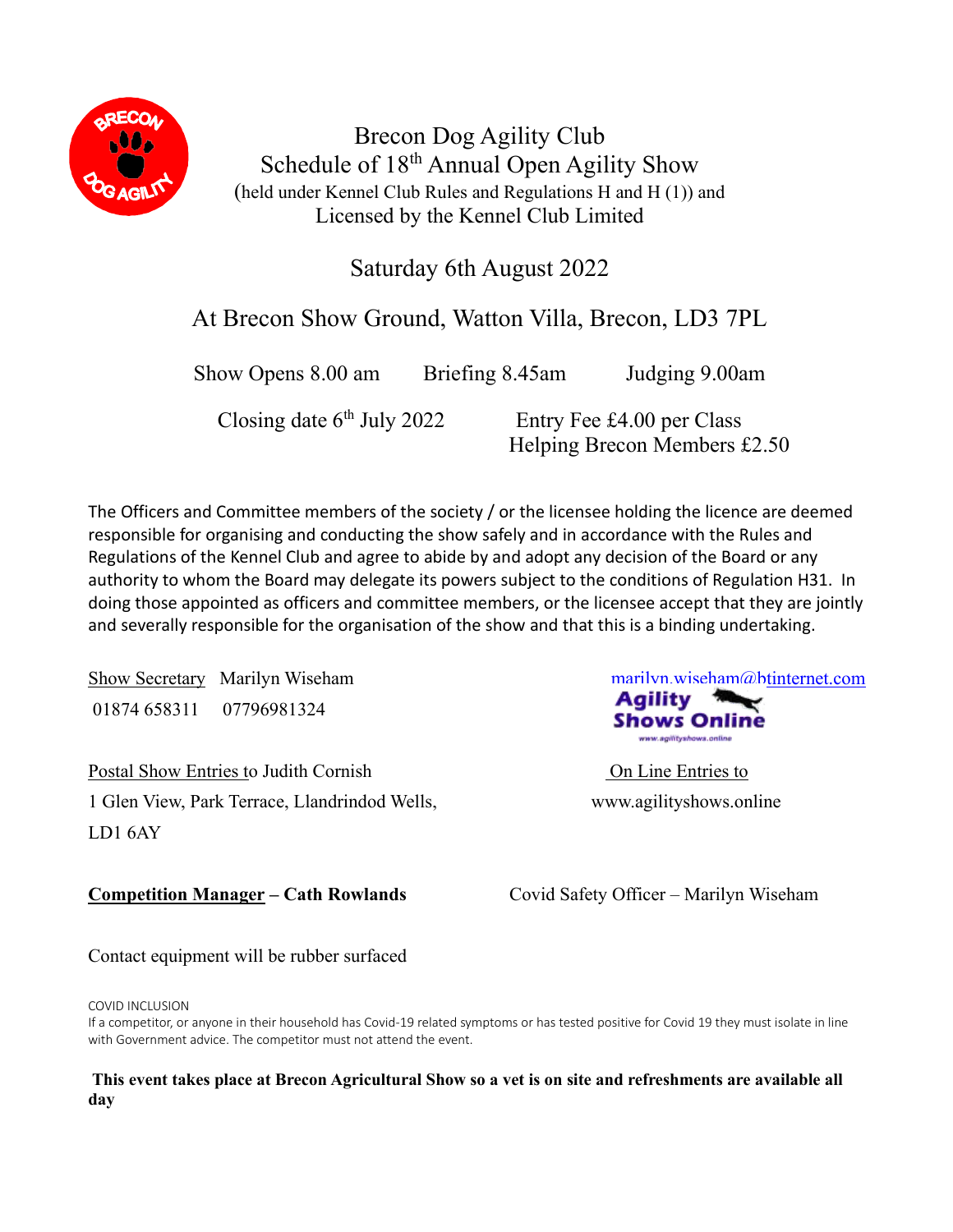| Class 1    | Large Agility                  | Grades $1 - 3$ Combined |
|------------|--------------------------------|-------------------------|
| Class 2    | Intermediate Agility           | Grades $1 - 3$ Combined |
| Class 3    | Medium Agility                 | Grades $1 - 3$ Combined |
| Class 4    | <b>Small Agility</b>           | Grades $1 - 3$ Combined |
| Class 5    | Large Agility                  | Grades 1,2,3 Graded     |
| Class 6    | Intermediate Agility           | Grades 1,2,3 Graded     |
| Class 7    | Medium Agility                 | Grades 1,2,3 Graded     |
| Class 8    | <b>Small Agility</b>           | Grades 1,2,3 Graded     |
| Class 9    | S/M/I/L Jumping (special)      | Grades $4-7$ Combined   |
|            | Class $10$ Large Jumping       | Grades 1,2,3 Graded     |
| Class 11   | Intermediate Jumping           | Grades 1,2,3 Graded     |
| Class $12$ | Medium Jumping                 | Grades 1,2,3 Graded     |
| Class 13   | <b>Small Jumping</b>           | Grades 1,2,3 Graded     |
| Class 14   | S/M/I/L Steeplechase (special) | Grades $1 - 7$ Combined |

# **Judge for all classes Hilary Bowden**

#### Reserve Judge Marilyn Wiseham

All competitors will be provided with a free pass enabling them to enter the event at any time of the day their competition is scheduled., but in the case of a dog owned in partnership only one such pass will be issued.

Prizes Trophies for  $1^{st}$  2<sup>nd</sup> and  $3^{rd}$  depending on size of class. Rosettes to 10% and clear round rosettes in all classes. **The Holly Silver Queen memorial trophy will be presented to the highest placed Brecon member.** Steeplechase for all dogs Graded  $1 - 7$  with jumps and tunnels only.

#### **Height Limit for Dogs**

Dogs competing in Intermediate, Small or Medium height categories must be measured for competition. Competitors must ensure that their dog is measured prior to their first competition and that the dog's Agility Record Book has been signed and dated by the measuring officials.

#### **ELIGIBILITY FOR CLASSES**

In the following definitions of classes First Prizes or other prize wins are those gained in standard classes at any Kennel Club licensed Championship Agility, Premier Agility, Open Agility or Limited Agility Shows (i.e. special classes and invitational events excepted). Only a first place with a clear round completed within the course time set by the judge will count towards grade progression.

Standard classes may be scheduled for Agility Shows, as Agility classes or Jumping classes. All standard classes must contain the Weaving Poles obstacle. Standard Agility classes must contain the following elements: "A Ramp", Dog Walk and See-Saw. With this proviso classes are defined as follows:-

A maximum of four standard classes may be scheduled for any dog on an individual day of competition. Any number of special classes may be scheduled.

**Class Structure**. A Class may either be held as a Graded Class or a Combined Class. A Graded Class may be scheduled for a maximum of three consecutive Grades with separate results and awards issued for each grade. A Combined Class may be scheduled for more than one consecutive grade with one overall set of results.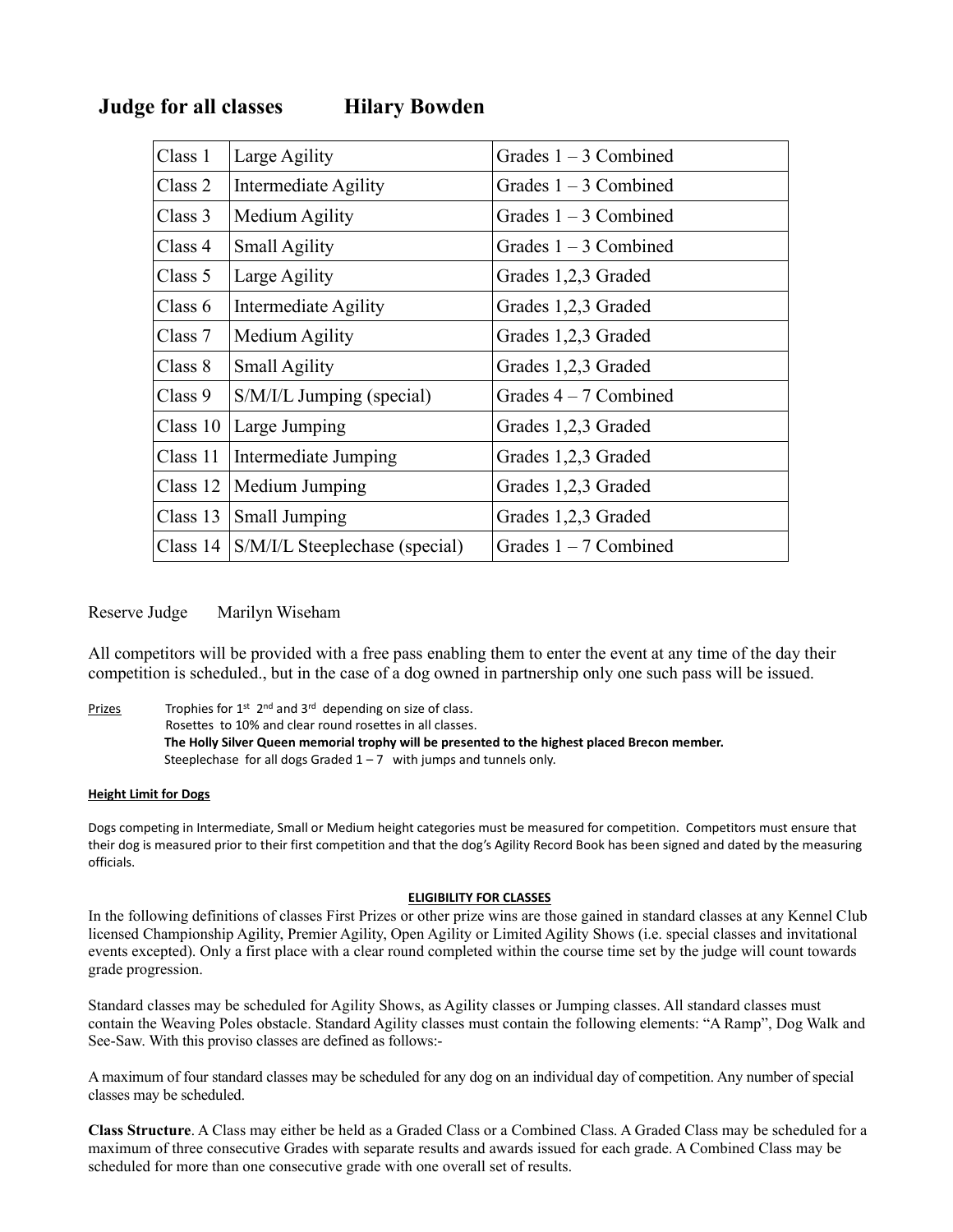P**rogression**. Progression from each Grade will be determined by the eligibility for the class as referenced in H(1)(A)11. Results from Combined Classes will only count towards progression from the dog's current grade. To count for progression wins must be gained in standard classes at Kennel Club Licensed Agility Shows. Only a first place with a clear round completed within the course time set by the judge will count towards grade progression.

Competitors will be allowed to walk the course set at Small, Medium Intermediate or Large height without their dog(s) before the class begins.

**Points Progression**. At the handler's discretion a dog may progress up to Grade 4 by winning 100 points at each grade, using the Agility Warrant points scheme (Regulation K3.c refers). A minimum of 50 points must be gained in agility (not jumping) classes in the relevant grade. If this method of progression is selected, the handler must ensure the Show Secretary signs the dog's Agility Record Book at the first show entered at the higher grade. There is no time limit on this progression, however once a dog has progressed, it cannot return to a previous grade.

Progression on points must be done prior to the closing date of entries. It is not possible to change a grade on points once the entries have closed.

#### **STANDARD CLASSES**

Only first prizes and points gained in standard classes at Kennel Club licensed Agility Shows may be used for progression through the classes. (A dog is only eligible for one grade). In defining the eligibility of the owner or handler for Grade 1, the two wins and points progression referred to in the definition apply only to one dog and not an accumulation of dogs.

#### **Grade 1**

Open to owners, handlers or dogs which have not gained a minimum of two first places at Grade 1 at Kennel Club Licensed Agility Shows, at least one of which must have been gained in an agility (not jumping) class. N.B Owners, handlers or dogs previously qualified out of Grade 1 are not eligible for this class.

#### **Grade 2**

Open to dogs which are not eligible for Grade 1 or have elected to progress on points from Grade 1 and are not eligible for Grades 3, 4, 5, 6, or 7.

#### **Grade 3**

Open to dogs which have gained a minimum of two first places at Grade 2 at Kennel Club Licensed Agility Shows, one of which must have been gained in an agility (not jumping) class, or have elected to progress on points from Grade 2 and are not eligible for Grades 2, 4, 5, 6 or 7.

#### **Grade 4**

Open to dogs which have gained a minimum of three first places at Grade 3 at Kennel Club Licensed Agility Shows, two of which must have been gained in agility (not jumping classes), or have elected to progress on points from Grade 3 and are not eligible for Grades 2, 3, 5, 6 or 7

#### **Grade 5**

Open to dogs which have gained a minimum of four first places at Grade 4 at Kennel Club Licensed Agility Shows, two of which must have been gained in agility (not jumping) classes, and are not eligible for Grades 2, 3, 4, 6 or 7

#### **Grade 6**

Open to dogs which have gained a minimum of four first places at Grade 5 at Kennel Club Licensed Agility Shows, two of which must have been gained in agility (not jumping) classes, and are not eligible for Grades 2, 3, 4, 5 or 7.

### **Grade 7**

Open to dogs which have gained a minimum of five first places at Grade 6 at Kennel Club Licensed Agility Shows, three of which must have been gained in agility (not jumping) classes, and are not eligible for Grades 2, 3, 4, 5 or 6.

#### **SPECIAL CLASSES**

Societies may schedule classes other than those defined above as "Special classes". The eligibility for "Special" classes must be defined by the Society and included in the schedule. The word "Special" must be included in the title of the class. Where special classes are classified for older and/or inexperienced dogs, the height of the hurdles, the A-ramp, and the dog walk, and the length of the long jump, may be reduced below the dimensions specified in these regulations, in which case such dimensions must be included in the class definition in the show schedule.

Marking for special classes may deviate from marking for standard classes, but must be specified in the schedule. Wins, places and clear rounds in special classes will not count towards agility warrant points or grade progression at Kennel Club shows.

**Steeplechase** will only have jumps and tunnels.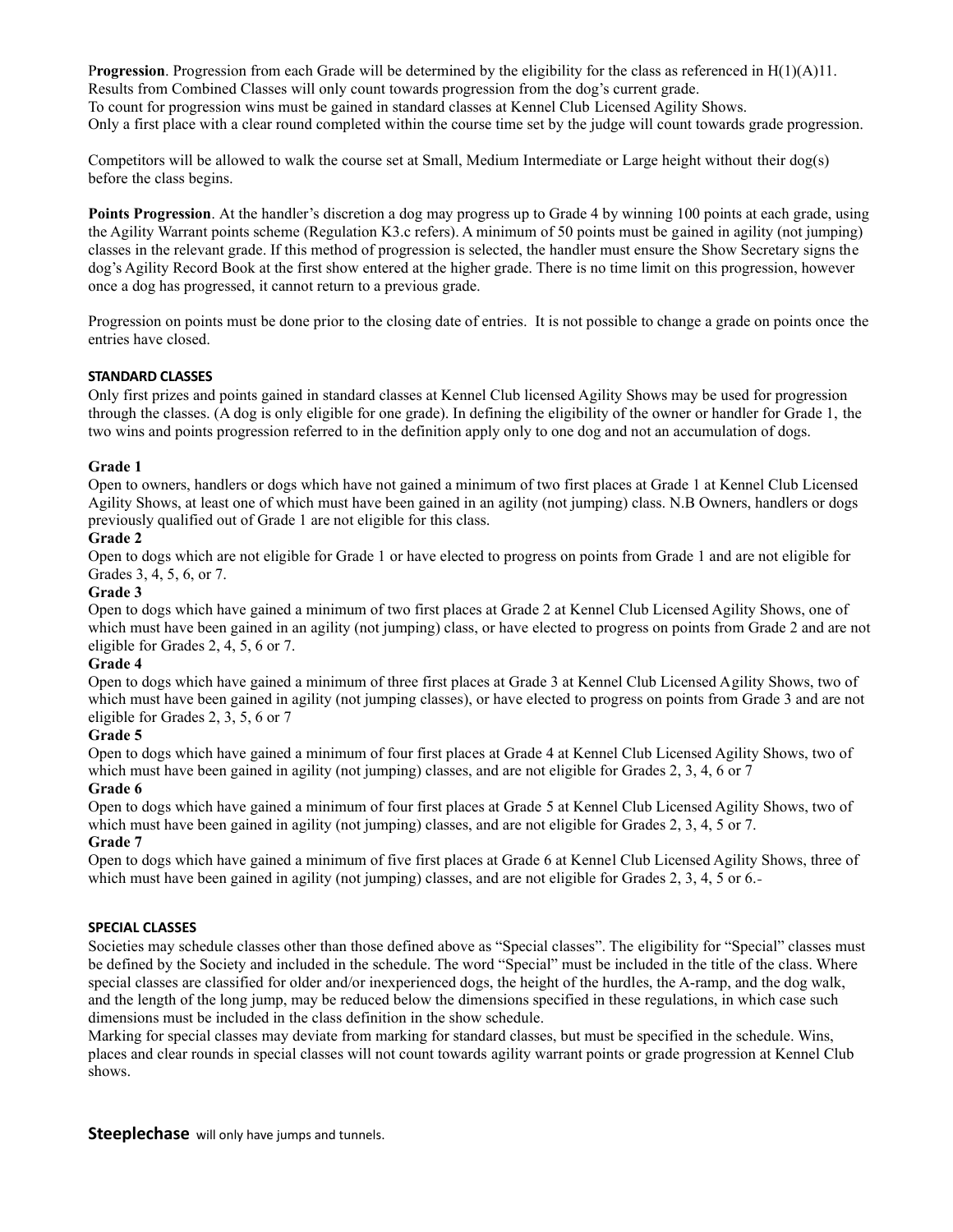## **RULES AND REGULATIONS**

1. Dogs entered at Kennel Club licensed Agility Shows must be registered at the Kennel Club in accordance with Kennel Club Regulations for Classification and Registration B, or else registration or transfer of registration must have been applied for. The registration number/ authority to compete (ATC) number will be required for each entry.

2. All dogs registered and resident outside the UK must be issued with a Kennel Club Authority to Compete (ATC) number before entry to the show/event can be made. All overseas entries without a Kennel Club Registration number or an Authority to Compete number will be returned to the exhibitor/competitor.

3. Entry fees £4.00 per dog per class. Helping Brecon members £2.50 per dog per class.

4. There will be no prize money

5. Internet entries via www.agilityshows.online will be accepted. Postal entries are also accepted see page 1

6. The Committee reserves to itself the right to refuse entries.

7. Only dogs of 18 calendar months of age and over on the day of competition are eligible for competition at Kennel Club licensed Agility Shows.

8. There will be no capping level on entries.

9. A dog must not compete in the same class more than once, including special classes.

10. Not For Competition entries will be accepted for dogs aged four calendar months and over. Dogs must be Kennel Club registered with their details recorded on the entry form.

11. No bitch in season is allowed to compete.

12. The mating of bitches within the precincts of the competition is forbidden.

13. No person shall carry out punitive correction or harsh handling of a dog at anytime within the boundaries of the Show.

14. Dogs must not wear any type of slip, half-slip collar or lead when under test. A single flat, close fitting, leather or webbing collar is permitted, providing the only attachment is a plain identification panel as an integral part of the collar ie. Not attached by a ring.

15. Should a judge be unable to fulfill the appointment to judge the Committee reserves the right to appoint another judge.

16. No competitor shall impugn the decision of the judge or judges.

17. There is no sponsorship at this show

18. Kennel Club standard marking regulations apply for all standard classes.

19. The height limit for dogs.

a. Large Dog classes - For dogs measuring over 500mm at the withers

b Intermediate Dogs – for dogs measuring over 430mm and measuring 500mm or under at the withers

b. Medium Dog classes - For dogs measuring over 350mm and measuring 430mm or under at the withers

c Small Dog classes - For dogs measuring 350mm or under at the withers

20. Judges at an Agility Show may not enter for competition a dog which is recorded in their ownership or part ownership; or handle a dog at the Show at which they are judging. Dogs may be disqualified if proved to have been handled in the class by the scheduled judge's spouse or immediate family, or resident at the same address as the scheduled judge.

21. Removal of dogs from Competition:

Following discussion between the Show Management and/or a Veterinary Surgeon

A dog shall be prevented from competing and/or removed from the Show if it is:-

a. A bitch which is in season.

b. Suffering from any infectious diseases or contagious disease.

c. Interfering with the safety or chance of winning of an opponent.

d. Of such temperament or is so much out of control as to be a danger to the safety of any person or other animal.

e. Likely to cause suffering to the dog if it continues competing.

The circumstances of such a removal shall be recorded in the competition/show incident book and submitted to the Kennel Club 22. Dog Agility is a competitive and physically strenuous activity. It is the responsibility of the owner / handler to ensure their dog is 'fit for function' and that they themselves are fit to take part. By signing the entry form you confirm that to the best of your knowledge your dog is fit and able to take part in Agility classes on the day of the show.

23. In estimating the number of awards won, all wins up to and including 25 days before the start of the competition, i.e. 12<sup>th</sup> July 2022 shall be counted when entering for any class. For these purposes a competition shall be defined as all classes covered within the same schedule. In the event that a dog becomes eligible for the next grade at a particular show after the entry for that show has been sent, it is the competitor's responsibility to notify the show secretary at least 14 days before the date of the show. The dog will then be moved into the appropriate class(es) for the next grade. The dog must be moved into the corresponding number of classes as were entered at the lower grade. If there are fewer or no classes available for the next grade the competitor will be offered a refund of the relevant entry fees. 24. Should circumstances so dictate the Society, in consultation with the Judges, may alter arrangements as necessary. Such changes and the circumstances surrounding them will be reported to the Kennel Club.

25. In the event that the show is cancelled due to unforeseen circumstances, the club/society will refund fees, less reasonably incurred expenses. If the **s**how processor has the provisions to do so, competitors will be refunded in the manner in which they had entered the show, but in any event the society will refund fees within 3 months of the show date to all those who had entered and requested a refund within 1 month of the show date.

26. Except for mobility aids nothing shall be carried in the hand while the dog is under test and food shall not be given to a dog whilst in the ring. Competitors are prohibited from wearing bags or leads whilst under test.

27. Should the judge deem a re-run is required, any result and/or faults gained in the previous run must be discounted.

28. Separate entry forms must be completed by each owner and must be signed by the owner or his authorized agent in accordance with provisions specified thereon. Entry forms must be accompanied by the appropriate fees.

29. Competition of Dogs Suffering from Contagious or Infectious Disease – No dogs suffering from infectious or contagious disease or having been exposed to such disease during the period of 21 days prior to the Competition may compete. Competitors infringing the Regulation will be liable to be fined and/or dealt with under Kennel Club Rule A11

30. It is the competitor's responsibility to be available for their class and running order. Competitors must run as close to their running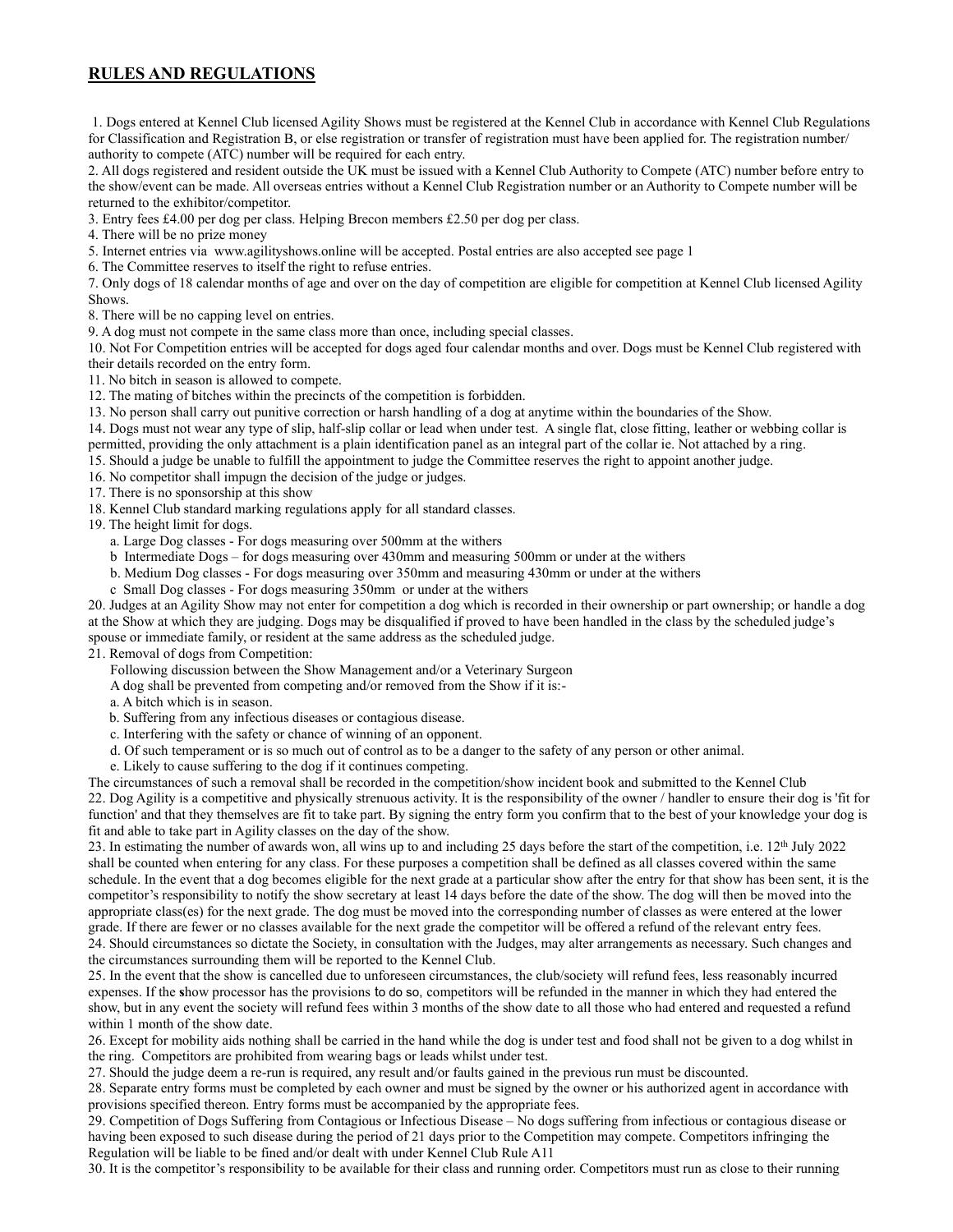order as possible. Failure to do so may be reported to the Kennel Club.

31. Animals in Event - No animal other than one officially entered shall be brought into the precincts of the event during its continuance, except any dogs registered to assist the disabled, or dogs required for educational or instructional purposes or by permission of the Board. However, at the discretion of the show society, a dog brought to the show by a spectator may be admitted into the precincts of the dog show, with the proviso that those in charge of the dog sign a declaration confirming the dog is free from disease and that the dog will be kept under proper control at all times.

32. Welfare of Dogs

An exhibitor (or competitor) whose dog is entered at a Kennel Club licensed event should take all reasonable steps to ensure the needs of their dog(s) are met, and should not knowingly put their dogs' health and welfare at risk by any action, default, omission or otherwise. A breach of this Regulation may be referred to the Board for disciplinary action under Kennel Club Rules and Regulations. The use of pinch collars, electronic shock collars, or prong collars, is not permitted at any Agility show licensed by the Kennel Club. This shall apply at the venue and within the precincts of the show.

33 The Show Organisers or their authorised agents may make results from this show publicly available and share results with third parties for the same purpose.

34 Ring cards may not be downloaded. Running orders will be sent by post together with an entry ticket to the show ground.

Children under the age of 11 are the responsibility of and must be accompanied at all times by a parent or guardian including when competing.

DIRECTIONS From the roundabout (A40/A470) on the outskirts of Brecon (Abergavenny Side) take the turning signed Brecon. Follow the Brecon Agricultural Show signs and take the first turning left over the canal by Morrisons Petrol Station and then follow the dog agility signs.

#### **Dogs in Vehicles on Hot Days**

Your dog is vulnerable and at risk during hot weather. The Kennel Club offers the following guidance to help guide you through the do's and don'ts travelling to, and whilst at, KC licensed events.

When travelling to a show please take a moment to consider whether the route to the show is on a busy holiday route and leave earlier to avoid increased time in traffic jams.

- If your vehicle is not air-conditioned seriously consider whether travelling to the show is a good idea at all.
- The vehicle should be as fully ventilated as possible, and plenty of stops should be taken, with lots of water available to drink.
- Ensure your dog is not sitting in full sunlight. There should be plenty of free flowing air around the dog.
- When at the show, never leave your dog in an enclosed vehicle.
- Keep the dog in the shade take your own shade. For example a large umbrella and sheets, and always have plenty of water available to drink so your dog stays well hydrated.

Avoid your dog taking part in unnecessary exertion, or from standing in exposed sunlight for extended lengths of time. Remember, if you feel hot your dog is very likely to feel much hotter and dehydrated, and this could lead to dire results. Please look after your dog's welfare.

#### **WARNING: IF YOUR DOG IS FOUND TO BE AT RISK, FORCIBLE ENTRY TO YOUR VEHICLE MAY BE NECESSARY WITHOUT LIABILITY FOR ANY DAMAGE CAUSED**

*In case of cancellation of the show within seven days of the show date, notification will be sent to the relevant web sites and posted on*  applicable facebook groups where possible. It will be the competitor's responsibility to check with these services if continuation of the show is *in doubt*

#### **Covid Specific:**

- By entering this show you agree to abide by government and local authority guidance regarding Covid-19 and social distancing.
- If you develop symptoms of Covid-19 or test positive (or have been in close contact with someone who has) within 14 days prior to the show, you must not attend.
- If you attend the show and develop symptoms of Covid-19 or test positive (or have been in close contact with someone who has) within 14 days, you must inform the show organisers in order that they can notify track and trace.

Right to Refuse Entries - Exhibitors/Competitors are reminded that show societies have the right under Kennel Club Regulation to refuse any entry.